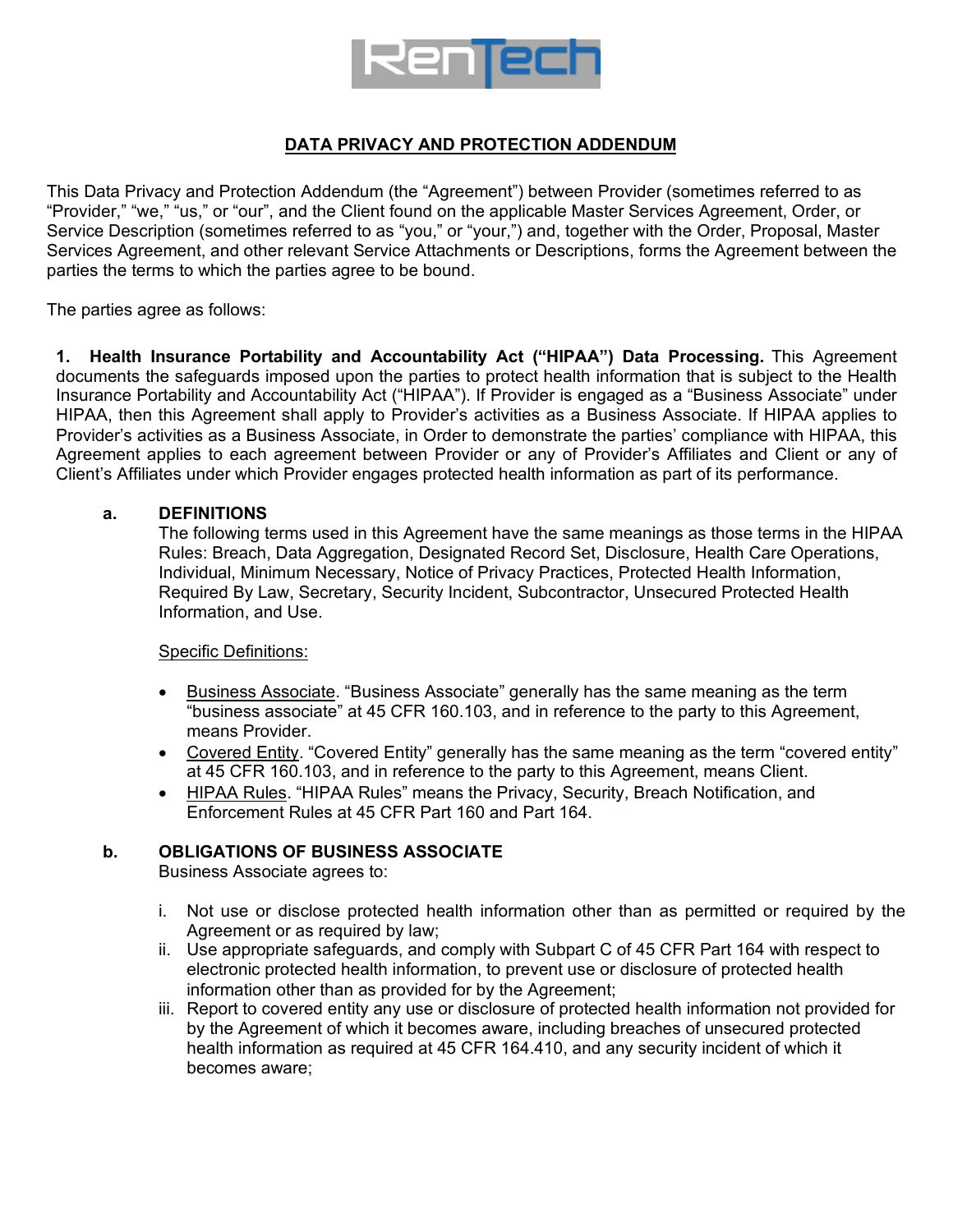- iv. In accordance with 45 CFR 164.502(e)(1)(ii) and 164.308(b)(2), if applicable, ensure that any subcontractors that create, receive, maintain, or transmit protected health information on behalf of the Business Associate agree to the same restrictions, conditions, and requirements that apply to the Business Associate with respect to such information;
- v. Make available protected health information in a designated record set to the covered entity as necessary to satisfy covered entity's obligations under 45 CFR 164.524;
- vi. Make any amendment(s) to protected health information in a designated record set as directed or agreed to by the covered entity pursuant to 45 CFR 164.526, or take other measures as necessary to satisfy covered entity's obligations under 45 CFR 164.526;
- vii. To the extent required by regulators, maintain and make available the information required to provide an accounting of disclosures to the covered entity as necessary to satisfy covered entity's obligations under 45 CFR 164.528;
- viii. To the extent the Business Associate is to carry out one or more of covered entity's obligation(s) under Subpart E of 45 CFR Part 164, comply with the requirements of Subpart E that apply to the covered entity in the performance of such obligation(s); and
- ix. To the extent required by regulators, make its internal practices, books, and records available to the Secretary for purposes of determining compliance with the HIPAA Rules.

# **c. PERMITTED USES AND DISCLOSURES**

- i. Business Associate may only use or disclose protected health information as necessary to perform the services set forth in the Master Services Agreement.The Business Associate is authorized to use protected health information to de-identify the information in accordance with 45 CFR 164.514(a)-(c). The parties also may wish to specify the manner in which the Business Associate will de-identify the information and the permitted uses and disclosures by the Business Associate of the de-identified information.
- ii. Business Associate may use or disclose protected health information as required by law.
- iii. Business Associate agrees to make uses and disclosures and requests for protected health information consistent with covered entity's minimum necessary policies and procedures.
- iv. Business Associate may not use or disclose protected health information in a manner that would violate Subpart E of 45 CFR Part 164 if done by covered entity.
- v. Business Associate may disclose protected health information for the proper management and administration of Business Associate or to carry out the legal responsibilities of the Business Associate, provided the disclosures are required by law, or Business Associate obtains reasonable assurances from the person to whom the information is disclosed that the information will remain confidential and used or further disclosed only as required by law or for the purposes for which it was disclosed to the person, and the person notifies Business Associate of any instances of which it is aware in which the confidentiality of the information has been breached.
- vi. Business Associate may provide data aggregation services relating to the health care operations of the covered entity.

## **d. PRIVACY PRACTICES AND RESTRICTIONS**

- i. Covered entity shall notify Business Associate of any limitation(s) in the notice of privacy practices of covered entity under 45 CFR 164.520, to the extent that such limitation may affect Business Associate's use or disclosure of protected health information.
- ii. Covered entity shall notify Business Associate of any changes in, or revocation of, the permission by an individual to use or disclose his or her protected health information, to the extent that such changes may affect Business Associate's use or disclosure of protected health information.
- iii. Covered entity shall notify Business Associate of any restriction on the use or disclosure of protected health information that covered entity has agreed to or is required to abide by under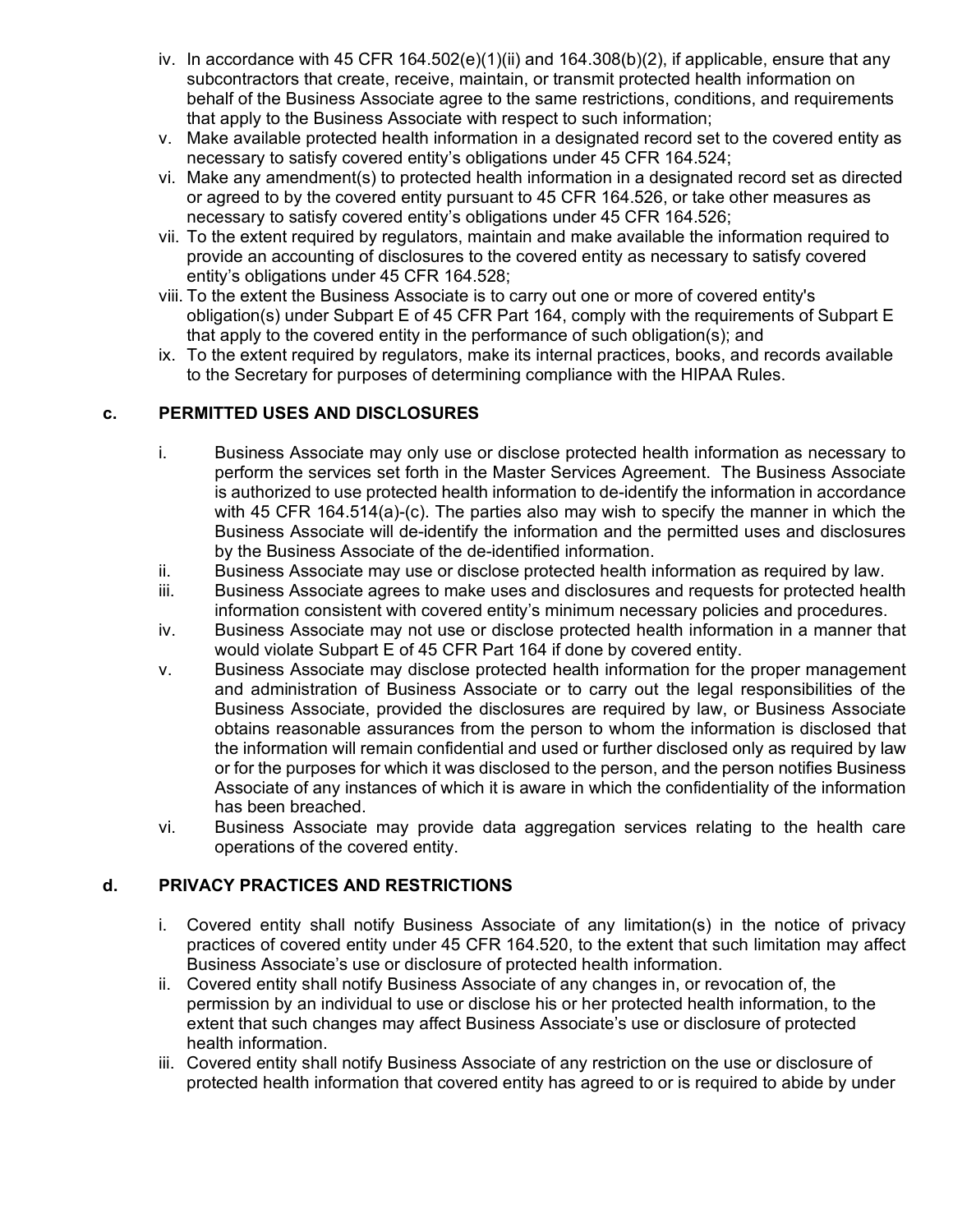45 CFR 164.522, to the extent that such restriction may affect Business Associate's use or disclosure of protected health information.

## **e. PERMISSIBLE REQUESTS**

Covered entity shall not request Business Associate to use or disclose protected health information in any manner that would not be permissible under Subpart E of 45 CFR Part 164 if done by covered entity.

**2. Gramm-Leach-Bliley Act ("GLBA") Data Processing.** This section documents the safeguard standards imposed to protect Client financial information subject to the Gramm-Leach Bliley Act ("GLBA"). To the extent Provider's services constitute processing of personal information governed by GLBA, these provisions shall apply.

### **a. DEFINITIONS**

All capitalized terms in this Addendum which are not otherwise defined in this Addendum or in the MSA have the meaning set forth in Title V of the Gramm-Leach-Bliley Act (P. L. 106-102; 15 USC §6801 et seq.) and the regulations issued pursuant thereto by the Financial Institution's Functional Regulator.

### **b. RECEIPT OF INFORMATION**

To perform its duties under the Agreement, Provider is authorized and permitted to receive, hold and, to the extent necessary, review Nonpublic Personal Information of Client in order to provide services for Client at Client's direction as provided under the MSA. Provider may further use and disclose Nonpublic Personal Information for the proper management and administration of the business of Provider.

# **c. OBLIGATIONS OF SERVICE PROVIDER**

Provider will take reasonable steps to:

- Implement and maintain a written comprehensive information security program containing administrative, technical and physical safeguards for the security and protection of Nonpublic Personal Information and further containing each of the elements set forth in § 314.4 of the Gramm Leach Bliley Standards for Safeguarding Client Information (16 C.F.R. § 314) and the Red Flag Rules issued by the Federal Trade Commission;
- Ensure the security and confidentiality of Nonpublic Personal Information received from Client;
- Protect against any anticipated threats or hazards to the security or integrity of Nonpublic Personal Information;
- Protect against unauthorized access to or use of such information that could result in harm or inconvenience to Client;
- Ensure the proper disposal of Nonpublic Personal Information, as set forth in the MSA or in Service Attachments signed under the MSA, and
- Notify Client of any loss or breach of the security or Confidentiality of Client's Nonpublic Personal Information.

## **d. PERMITTED USES AND DISCLOSURES**

Provider may disclose the information received by it under the Agreement only if the disclosure is required by law.

## **e. PERMISSIBLE REQUESTS**

Client shall not request Provider to use or disclose Nonpublic Personal Information in any manner that would not be permissible Title V of the Gramm-Leach-Bliley Act (P. L. 106-102; 15 USC §6801 et seq.) and the regulations issued pursuant thereto if done by Client.

## **3. Department of Defense Standards for Controlled Unclassified Information ("CUI").** This section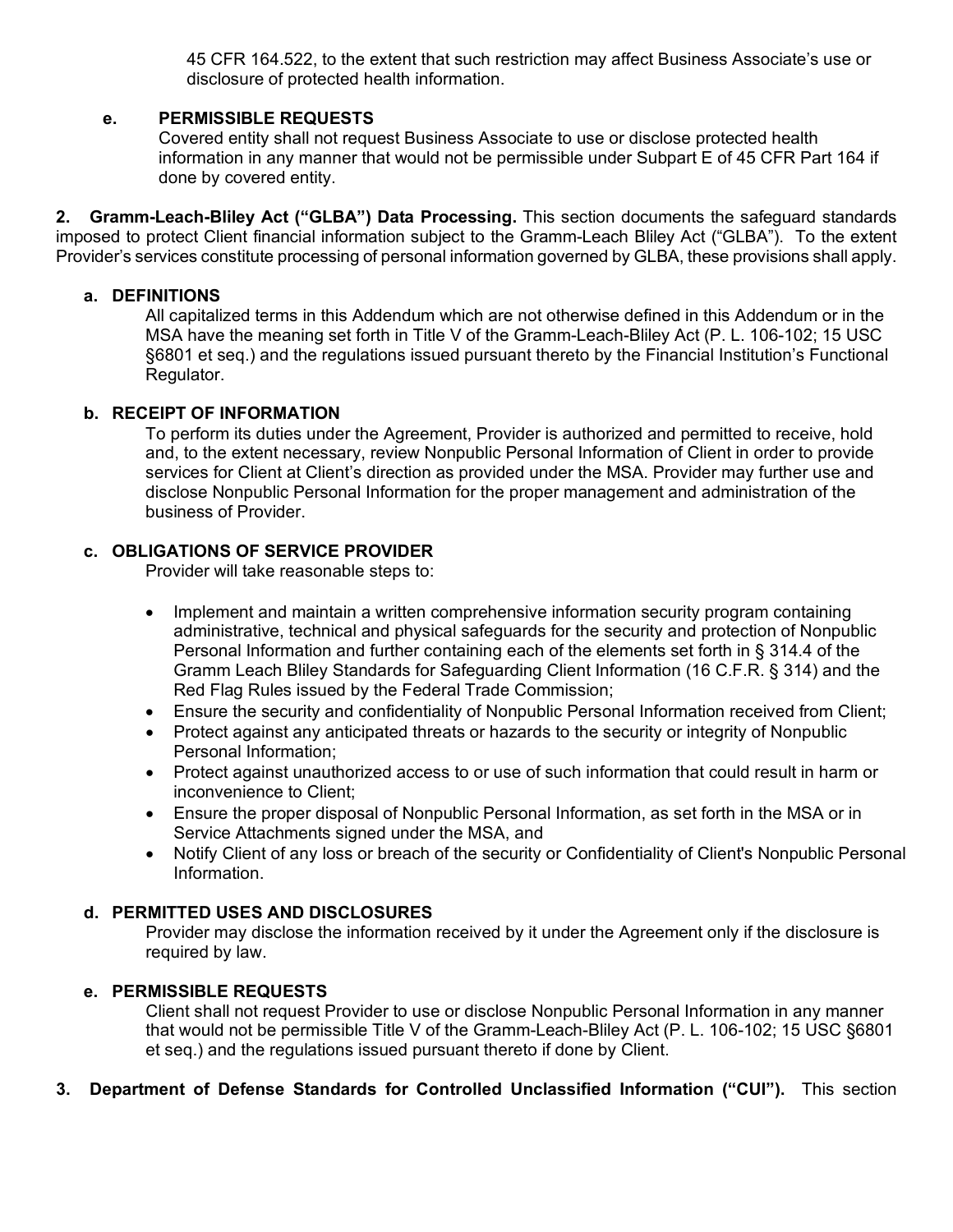documents the safeguards imposed to protect CUI subject to the DoD and CMMC's standards. To the extent Provider's services involve CUI subject to DoD or CMMC standards or regulations, these provisions shall apply.

- **a. System Environment.** Provider will prepare a detailed description of system boundaries, system interconnectedness, and key devices.
- **b. Requirements.** Provider will thoroughly describe how the CMMC requirements have been implemented for each of the following:
	- **i.** Access Control
	- **ii.** Awareness and Training
	- **iii.** Audit and Accountability
	- **iv.** Configuration Management
	- **v.** Identification and Authentication<br>**vi.** Incident Response
	- **vi.** Incident Response
	- **vii.** Maintenance
	- **viii.** Media Protection
	- **ix.** Personnel Security
	- **x.** Physical Protection
	- **xi.** Risk Assessment
	- **xii.** Security Assessment
	- **xiii.** System and Communication Protection
	- **xiv.** System and Information Integrity

**4. California Consumer and Privacy Act.** This section documents the safeguard standards imposed to protect Client information subject to the California Consumer and Privacy Act ("CCPA"). To the extent Provider's services constitute processing of personal information governed by CCPA, these provisions shall apply.

## **a. DEFINITIONS**

- **i.** "CCPA" means the California Consumer Privacy Act of 2018, Cal. Civ. Code §1798.100 et. seq., and its implementing regulations.
- **ii.** "Client Personal Information" means any Client Data maintained by Client and processed by Provider solely on Client's behalf, that identifies, relates to, describes, is capable of being associated with, or could reasonably be linked, directly or indirectly, with a particular consumer or household, to the extent that such information is protected as "personal information" (or an analogous variation of such term) under applicable U.S. Data Protection Laws.
- **iii.** "U.S. Data Protection Laws" means all laws and regulations of the United States of America, including the CCPA, applicable to the processing of personal information (or an analogous variation of such term).
- **iv.** "Service Provider" has the meaning set forth in Section 1798.140(v) of the CCPA.
- **b. Roles.** The parties acknowledge and agree that with regard to the processing of Client Personal Information performed solely on behalf of Client, Provider is a Service Provider and receives Client Personal Information pursuant to the business purpose of providing the Services to Client in accordance with the Agreement.
- **c. No Sale of Client Personal Information to Provider**. Client and Provider hereby acknowledge and agree that in no event shall the transfer of Client Personal Information from Client to Provider pursuant to the Agreement constitute a sale of information to Provider, and that nothing in the Agreement shall be construed as providing for the sale of Client Personal Information to Provider.
- **d. Limitations on Use and Disclosure**. Provider is prohibited from using or disclosing Client Personal Information for any purpose other than the specific purpose of performing the Services specified in the Agreement, the permitted business purposes set under applicable law, and as required under applicable